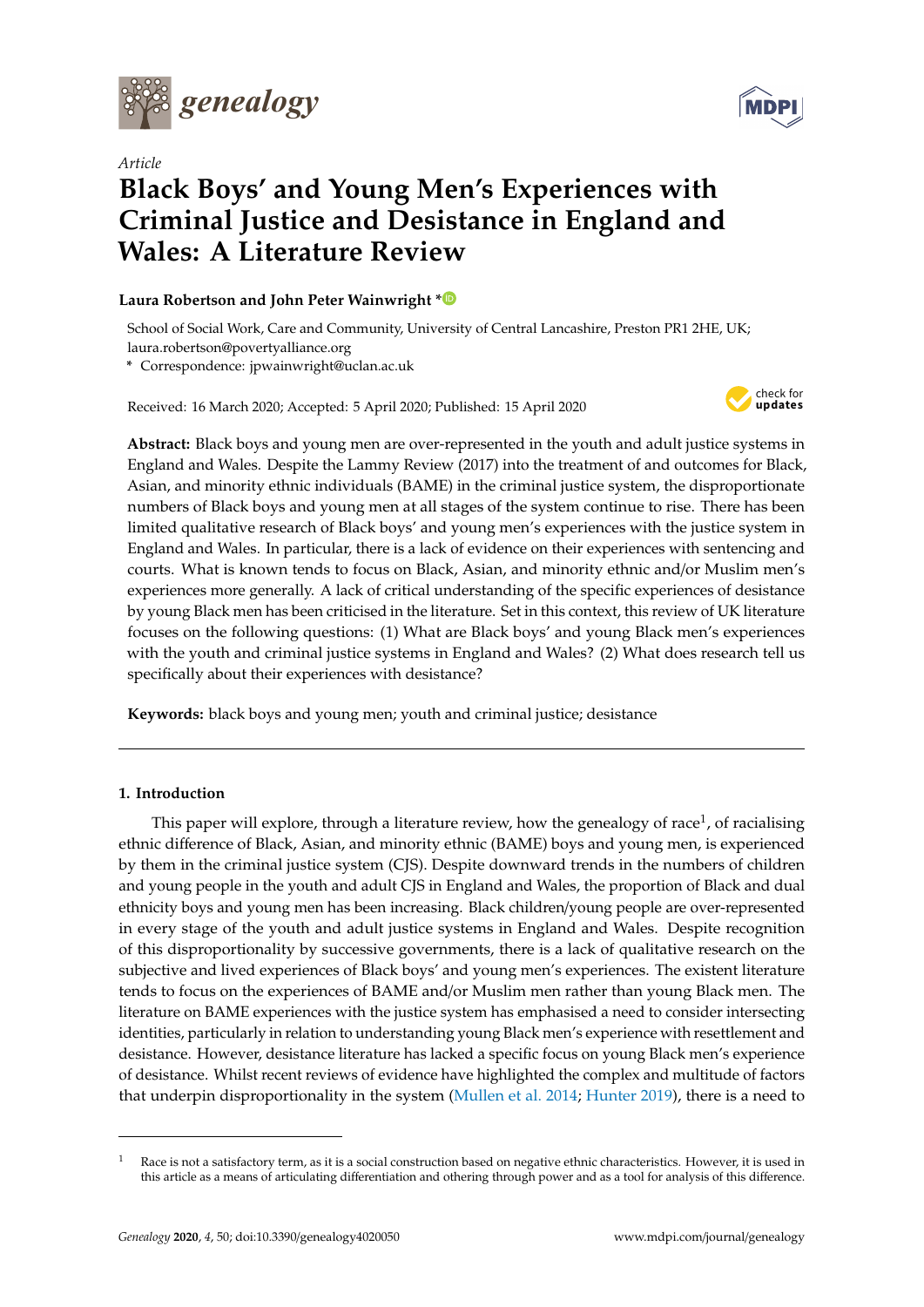also understand what research tells us about their specific experiences of desistance. This literature review was conducted to address the following questions: (i) What are Black boys' and young men's experiences with the CJS in England and Wales? (ii) What does research tell us about their specific experiences with desistance?

# **2. Literature Review Method**

This literature review was originally conducted in 2016 and updated in December 2019. Relevant databases were searched including the following: Criminal Justice Database, Criminal Justice abstracts, Scopus, and Socindex. Search terms included "Black and minority ethnic", "African or Caribbean", "youth justice system", "criminal justice system", "young men", and "desistance". Due to time constraints, it was not possible to conduct a systematic review of the literature. Therefore, the limitations of this literature review should be acknowledged, including the facts that only four databases were searched, a systematic record of papers was not made, and the research studies included were not critically appraised. Given the dearth of literature in this field, the aim was instead to identify the key issues and gaps in knowledge in the field. This literature review was specifically focused on the experiences of Black (African/Caribbean) boys and young men, but due to a lack of literature specifically on this group, this review also drew on studies more broadly focused on the experiences of BAME groups. This review drew on literature published in England only, as the focus was to understand experiences specifically in the English and Welsh youth and criminal justice systems. An initial scoping of the literature revealed a lack of recent, qualitative empirical studies. Therefore, it was decided to include literature published over the last 15 years despite recognition of the changes to the youth and adult CJS during this time.

#### **3. Summary of Literature Review Themes**

This literature review was focused on addressing two key questions: (i) What are Black boys' and young men's experiences with the CJS in England and Wales? (ii) What does research tell us about their specific experiences with desistance? Across the literature, several key themes can be identified. First, that black boys and young men experience discriminatory practices is evident in official statistics and studies conducted across all stages of the youth and adult criminal justice system. A wider body of literature on BAME experiences, drawn on for the purposes of this review, more broadly and clearly conveys experiences of differential treatment as a result of race, ethnicity, and faith [\(May et al.](#page-11-1) [2010;](#page-11-1) [Mullen et al.](#page-12-0) [2014;](#page-12-0) [Hopkins](#page-11-2) [2015;](#page-11-2) [Barn et al.](#page-10-0) [2018\)](#page-10-0). Second, a small but important body of research has highlighted that the gangs label is disproportionately attributed to BAME people [\(Williams and Clarke](#page-13-0) [2016\)](#page-13-0). Lastly, a key focus of this review on desistance, whilst resting on a small body of studies, reveals significant gaps in the resettlement provision for BAME people leaving custody, with evidence of struggles to access accommodation and employment [\(Calverley](#page-10-1) [2013\)](#page-10-1). A lack of knowledge specifically on how identity change may operate as a mechanism in the desistance of UK-based minority ethnic groups has also been raised [\(Calverley](#page-10-1) [2013;](#page-10-1) [Glynn](#page-11-3) [2014\)](#page-11-3). Deficiencies in current understandings of desistance in relation to BAME people has led to calls for an "intersectional model of desistance" [\(Glynn](#page-11-4) [2016\)](#page-11-4). This review of the literature, whilst not systematic, clearly identifies the need for further research particularly on black boys' and young men's experiences with court and custody as well as evidence on what works specifically in prison and probation settings [\(HMIP](#page-11-5) [2019\)](#page-11-5).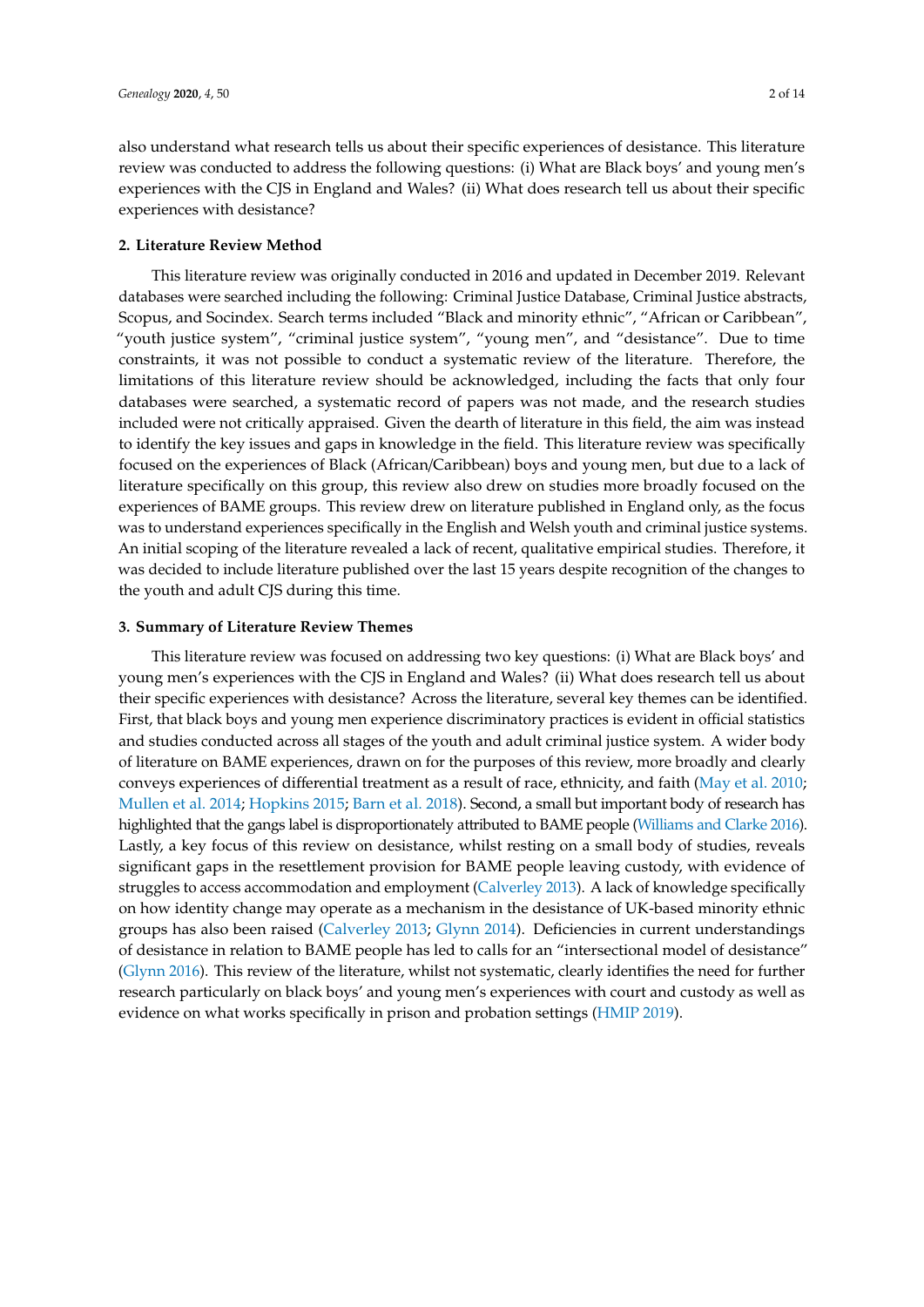# **4. Background and Context**

# *4.1. Young Black Men in the Youth and Adult Criminal Justice Systems in England and Wales*

Black boys and young men are over-represented in the youth<sup>2</sup> and adult criminal justice systems in England and Wales. Differences in outcomes between ethnic groups over time reveal that disparity between Black people and white people in the CJS is also widening [\(Ministry of Justice](#page-12-1) [2019\)](#page-12-1). For example, in the last five years, whilst the proportion of stop and searches conducted on white suspects decreased (from 75% in 2014/15 to 59% in 2018/19), the numbers increased from 13% to 22% for Black suspects [\(Ministry of Justice](#page-12-1) [2019\)](#page-12-1).

From the first point of contact in the youth justice system, there are a disproportionate number of Black children and young people entering the system as a result of discriminatory police stop and search practices. The most recent published statistics (for the year ending in March 2018) show that Black children (aged 10–17) were four times more likely than white children to be arrested. Second, the number of Black children and young people given a caution or sentence was also three times higher than that of the general 10–17-year-old population. Third, whilst there has been a reduction in the number of white children and young people sentenced for indictable offences between 2013 and 2018, the proportion of all occasions where Black children were sentenced for indictable offences increased from 13% to 21% over the same period. Analysis conducted by *The Independent*, which investigated how sentences given to Black children convicted of homicide compared with white children between 2009 and 2017, found that one in four Black teenage boys, found guilty of manslaughter, were given maximum jail terms, whilst white children were sentenced to no more than 10 years, with the majority getting less than four [\(Bulman](#page-10-2) [2018\)](#page-10-2). Children from a Black minority ethnic background now make up one-third (33%) of the custodial remand population. The proportion of children in youth custody from a Black background has been increasing and now accounts for a quarter of the youth custody population [\(Youth Justice Board and Ministry of Justice](#page-13-1) [2019\)](#page-13-1).

This disproportionality continues into the adult CJS [\(Ministry of Justice](#page-12-1) [2019\)](#page-12-1). For example, in the year ending in March 2019, those who identify as Black or Black British were 9.7 times as likely to be stopped than those who identify as white [\(Home Office](#page-11-6) [2019a\)](#page-11-6). Analysis shows that stop and searches for drugs are more disproportionate than stop and searches for other offences: Black people were stopped and searched for drugs at almost nine times the rate of white people in 2016/17 [\(Shiner et al.](#page-12-2) [2018\)](#page-12-2). In the same year, persons who identified as Black (or Black British) were over three times as likely to be arrested than those who identified themselves as white.

Research has shown that discrimination continues for BAME groups when they leave the CJS [\(Stacey](#page-12-3) [2019\)](#page-12-3). A survey of 221 BAME individuals found that over three-quarters (78%) felt that their minority ethnic background had made the problems they face as a result of their criminal record harder, with the vast majority (79%) citing employment as one of the key difficulties they experienced as a result of their criminal record and exacerbated by their ethnicity [\(Stacey](#page-12-3) [2019\)](#page-12-3). The survey found that African and Caribbean individuals were more effected. Black people are also simultaneously more likely to be victims of crime, with race as the most commonly recorded motivation for hate crimes in England and Wales. Race hate crimes accounted for around three-quarters of hate crime offences in 2018/19, increasing by 11% from 2017/18 [\(Home O](#page-11-7)ffice [2019b\)](#page-11-7).

# *4.2. Experiences of Multiple Disadvantage*

Young Black men experience disadvantage across indicators of economic and social wellbeing, including education, employment, housing and living standards, and in health settings, in particular, mental health [\(The Bradley Commission](#page-12-4) [2013;](#page-12-4) [Equality and Human Rights Commission](#page-10-3) [2016\)](#page-10-3). Black Caribbean and dual Black Caribbean/white children have rates of permanent exclusion at about three

<sup>2</sup> In England and Wales, the youth justice system deals with children and young people aged 10–17.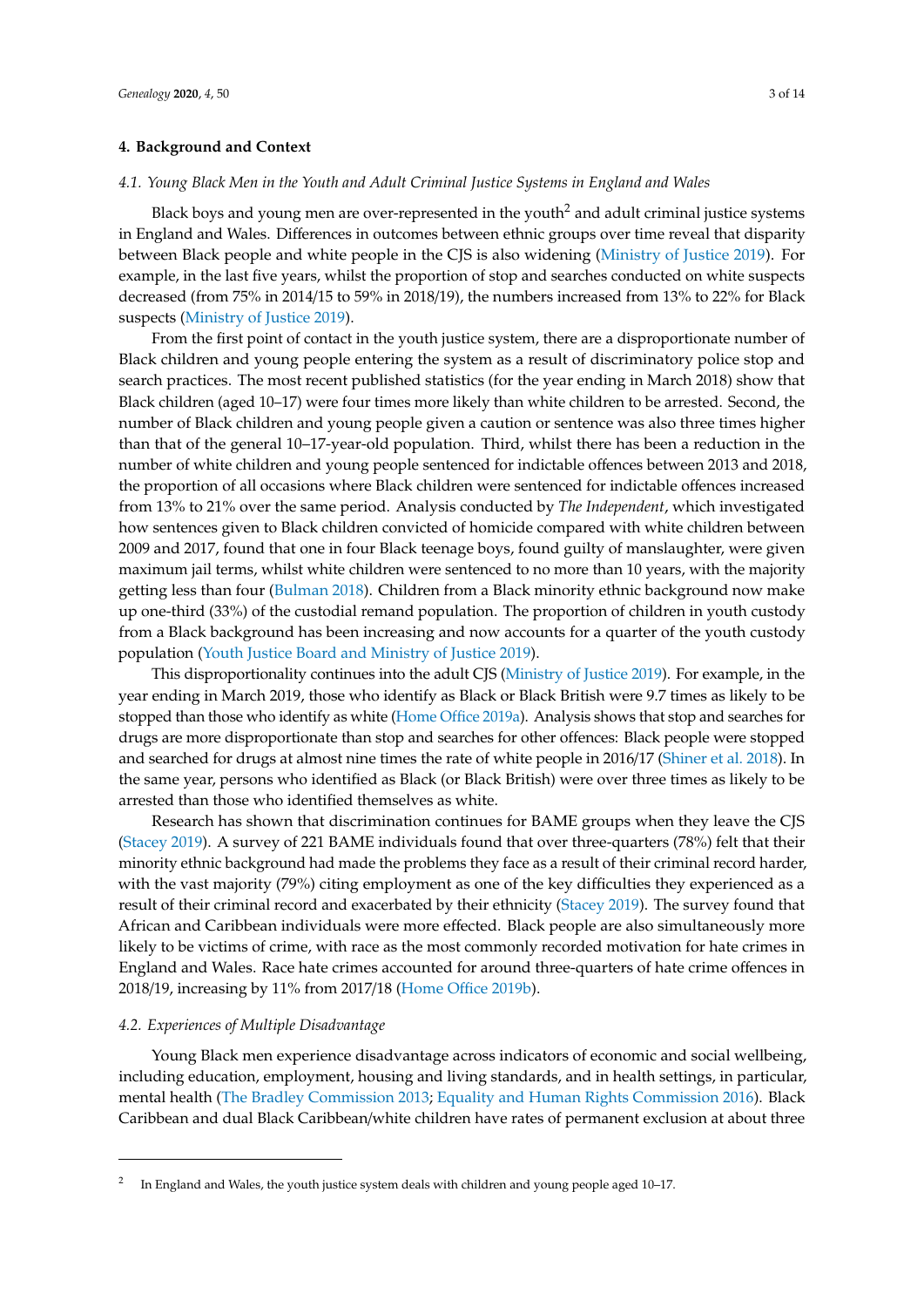times those for all pupils [\(Equality and Human Rights Commission](#page-10-3) [2016\)](#page-10-3). Moreover, young Black people are over-represented in poor neighbourhoods where children are less well provided for and routes for advancement in education are constrained [\(Youth Justice Board](#page-13-2) [2010\)](#page-13-2). Under-attainment of Black boys is a "major cause of entry into the criminal justice system" ([\(House of Commons Home](#page-11-8) Aff[airs Committee](#page-11-8) [2007\)](#page-11-8), paragraph 113). Research evidence also suggests that children are still victims of bullying because of their ethnicity or religion (Ditch the Label 2015 cited in [\(Equality and Human](#page-10-3) [Rights Commission](#page-10-3) [2016\)](#page-10-3)). Research by the [Equality and Human Rights Commission](#page-10-3) [\(2016\)](#page-10-3) found that white people had a higher employment rate (at 74.7%) than ethnic minorities (59.3%) (cited in [\(Equality and Human Rights Commission](#page-10-3) [2016\)](#page-10-3)). A study by the Trades Union Congress found that BAME workers are one-third more likely than white workers to be underemployed [\(Trades Union](#page-12-5) [Congress](#page-12-5) [2016\)](#page-12-5).

Further, Black young men are also over-represented in mental health care [\(The Bradley Commission](#page-12-4) [2013;](#page-12-4) [Wainwright et al.](#page-12-6) [2019\)](#page-12-6). Black men are two times more likely to be referred to mental health services through police or court services [\(Mullen et al.](#page-12-0) [2014\)](#page-12-0). In research on the needs of young African and Caribbean men and mental health, findings indicate a wide range of causes of mental health problems, for example, abusive family upbringing, trauma, bullying, and stress. Barriers to accessing support were identified, including an inability to recognise the signs that more specialist support might be needed and concerns around reputation and stigma [\(Allen and Williams](#page-10-4) [2015\)](#page-10-4).

#### *4.3. Political and Policy Context*

Concerns about the disproportionate numbers of young Black men in the youth and adult criminal justice systems in England and Wales have been raised in successive governments over several decades. In January 2016, David Cameron invited David Lammy MP to conduct a review of the treatment of and outcomes for BAME individuals in the CJS in England and Wales [\(Lammy](#page-11-9) [2017\)](#page-11-9). The review covered the role of key criminal justice institutions in both the adult and youth justice systems, but Lammy stated that his "biggest concern" was with the youth justice system due to significant increases in disproportionality [\(Lammy](#page-11-9) [2017,](#page-11-9) p. 4).

The report highlighted the complex, multitude of factors that influence disproportionate representation of BAME people and made 35 recommendations at targeted various institutions in both the adult and youth justice systems. In 2018, the Ministry of Justice (MoJ) reported on progress made in relation to each recommendation of the Lammy Review [\(Ministry of Justice](#page-12-7) [2018\)](#page-12-7). Examples highlighted by the MoJ focused on specific stages of the criminal justice system (prevention and charging decisions, courts, prisons and rehabilitation, and youth justice specifically). The progress identified was wide, ranging from funding for prevention programmes through the Early Intervention Youth Fund and the publication of guidance by the Crown Prosecution Service in relation to gangs [\(Ministry](#page-12-7) [of Justice](#page-12-7) [2018\)](#page-12-7). A number of bodies have also been set up to support recommendations made by the Lammy Review, for example, the Youth Justice Policy Unit in the MoJ and the External Advice and Scrutiny Panel established by Her Majesty's Prison and Probation Service [\(Mullen](#page-12-8) [2018\)](#page-12-8). The response of the third sector has been somewhat critical of MoJ for not actively partnering with or specifically resourcing any organisations working directly with BAME groups as part of the implementation of the Lammy Review [\(Mullen](#page-12-8) [2018\)](#page-12-8). In response to the Lammy Review, [Clinks](#page-10-5) [\(2017\)](#page-10-5) called for a clear strategy for the BAME population in the youth justice system focussed on testing interventions and staff training to support improved outcomes for BAME children. Rising disproportionality in the youth justice system since the Lammy Review was published has led to criticism that the government and justice agencies have not done enough [\(Parkes](#page-12-9) [2019\)](#page-12-9).

The Lammy Review proceeded the Young Review, which set out to highlight the specific experiences and needs of Black and Muslim men aged 18–24 in the CJS [\(Mullen et al.](#page-12-0) [2014\)](#page-12-0). The task group for the Young Review highlighted concerns regarding the disproportionate use of stop and search and the risk-driven nature of policing in the context of gang and anti-terrorism policies. A key aim of the Young Review was to consider how existing knowledge regarding the disproportionately negative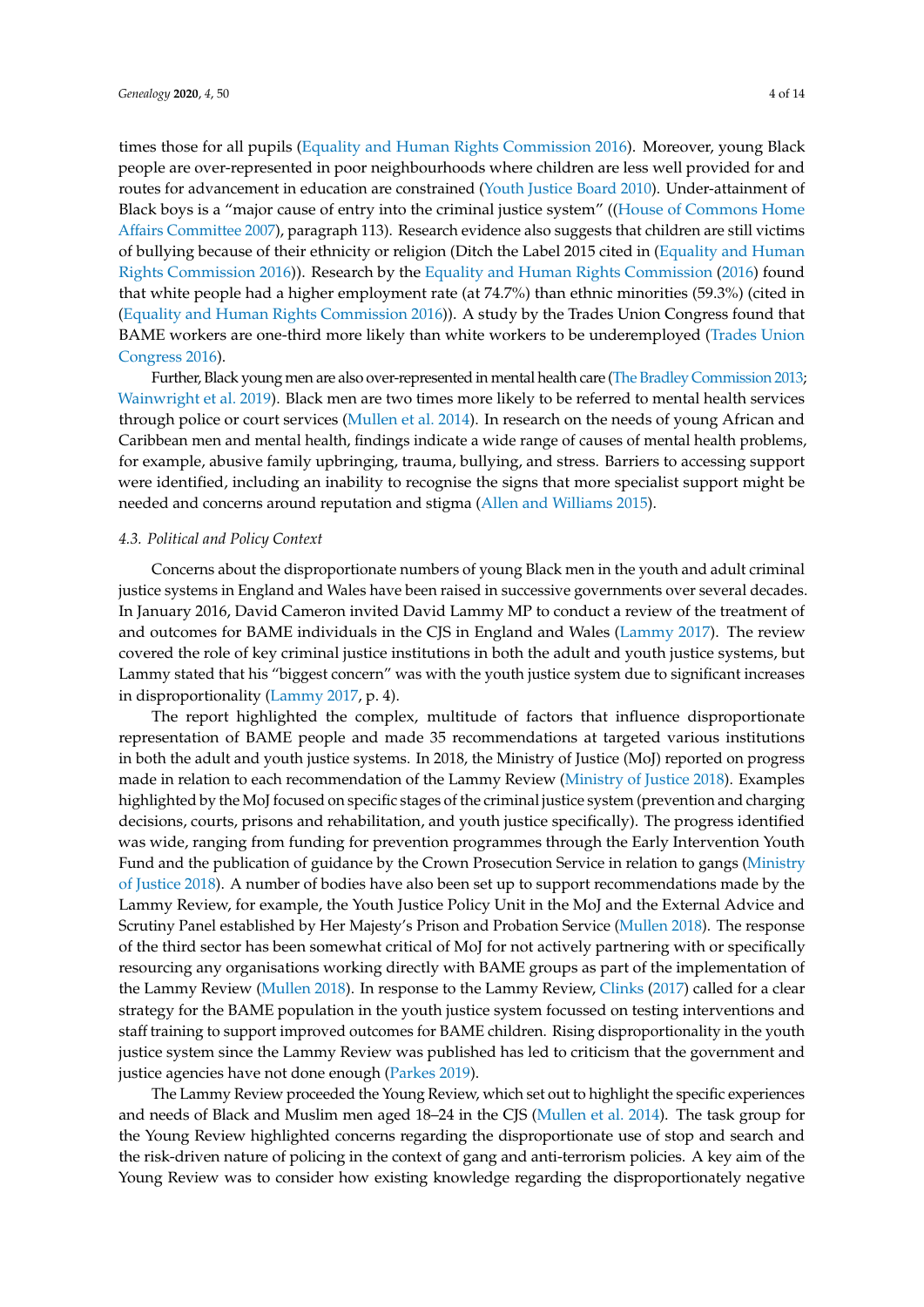outcomes experienced by Black and Muslim male offenders may be applied in the significantly changed environment of probation introduced under the Transforming Rehabilitation reforms [\(Mullen et al.](#page-12-0) [2014\)](#page-12-0). The negative implications of the Transforming Rehabilitation agenda for minority groups and for voluntary sector organisations who work to deliver specific projects has been raised in the literature (see, for example, [\(Martin et al.](#page-11-10) [2016\)](#page-11-10) and [\(Clinks](#page-10-6) [2018\)](#page-10-6)). The Transforming Rehabilitation programme has been widely criticised for lacking attention to diversity with concerns raised from the beginning of a "one size fits all approach to offender supervision" [\(Frazer et al.](#page-11-11) [2014,](#page-11-11) p. 93). Research also suggests that specialist local services provided by third-sector organisations to BAME communities have suffered under the Transforming Rehabilitation agenda [\(Clinks](#page-10-6) [2018;](#page-10-6) [National Audit O](#page-12-10)ffice [2019\)](#page-12-10). Alongside this, the new Payment by Results system, a target-setting approach, particularly presents challenges for third-sector organisations. It means that community rehabilitation companies are dependent on meeting quantitative targets and outcomes. [Hough](#page-11-12) [\(2016\)](#page-11-12) pointed to the negative implications of Payment by Results on third-sector organisations in her research with a charity for BAME and Muslim Offenders, Arooj. [Hough](#page-11-12) [\(2016,](#page-11-12) p. 76) stated that their programme "is likely to prove incompatible with the Payment by Results regime of cost-cutting, value-for-money and meeting targets within a specific time-frame". Additionally, Through the Gate resettlement services, introduced through the Transforming Rehabilitation reforms to support the transition from prison to the community, regarding accommodation, employment, finance, mental health, and substance misuse, have been failing to meet offenders' resettlement needs [\(National Audit O](#page-12-10)ffice [2019\)](#page-12-10). A HM Inspectorate of Prisons (HMIP) inspection of Through the Gate services found that individual resettlement plans were process driven rather than focused on meeting individuals' needs; for example, many prisoners were released without accommodation, and none of the prisoners had been helped into employment [\(HMIP](#page-11-13) [2016\)](#page-11-13).

#### **5. Intersectionality**

The literature in this field has emphasised the need to focus on the fluid, intersectional identities of Black and minority people living in Britain today [\(Apena](#page-10-7) [2007;](#page-10-7) [Durrance et al.](#page-10-8) [2013;](#page-10-8) [Glynn](#page-11-3) [2014,](#page-11-3) [2016;](#page-11-4) [Wainwright and Larkins](#page-12-11) [2020\)](#page-12-11). Both the Lammy and Young reviews were critical of a lack of recognition of the diversity of this group in the CJS in England and Wales and were critical of the lack of data on diversity (e.g., religious identity) gathered by criminal justice institutions. The Young Review describes the diversity among this group: "Young Black and/or Muslim men are far from a homogenous group and the intersection of ethnicity, faith, culture and age makes these social identities multi-faceted and shifting" [\(Mullen et al.](#page-12-0) [2014,](#page-12-0) p. 19). This idea of "shifting" or "fluid" identities emphasises that young people have multiple identifications and that an exclusive focus on ethnicity can ignore wider factors such as socio-economic status [\(White](#page-13-3) [2008;](#page-13-3) [Webster](#page-12-12) [2012\)](#page-12-12).

As [Durrance et al.](#page-10-8) [\(2013,](#page-10-8) p. 138) suggest, articulating what it means to be from a Black and minority ethnic group in Britain today is a complex task demanding "recognition of various intersecting identities drawing on ethnic, religious, national and cultural reference points". [Glynn](#page-11-4) [\(2016,](#page-11-4) p. 24) defines intersectionality as "an understanding of human beings as shaped by the interaction of different social locations". Central to this is an understanding that these interactions "occur within a context of connected systems and structures of power" [\(Glynn](#page-11-4) [2016,](#page-11-4) p. 24). [Apena](#page-10-7) [\(2007\)](#page-10-7) argues that racial identity is an important part of self-perception and that this needs to be taken into account when working with young Black people in the CJS.

# **6. Experiences with the Youth and Adult Criminal Justice Systems in Wales**

Due to the lack of research specifically exploring boys' and young Black men's perceptions and experiences of the youth and adult criminal justice systems in England and Wales, this review also draws on research that has focused on the experience of other ethnic minorities (particularly young non-Black Muslim and Asian men). The literature is extremely limited in providing the voices of young Black men on their own experiences. Some of the available evidence is out of date and cannot account for changes in criminal justice systems/processes.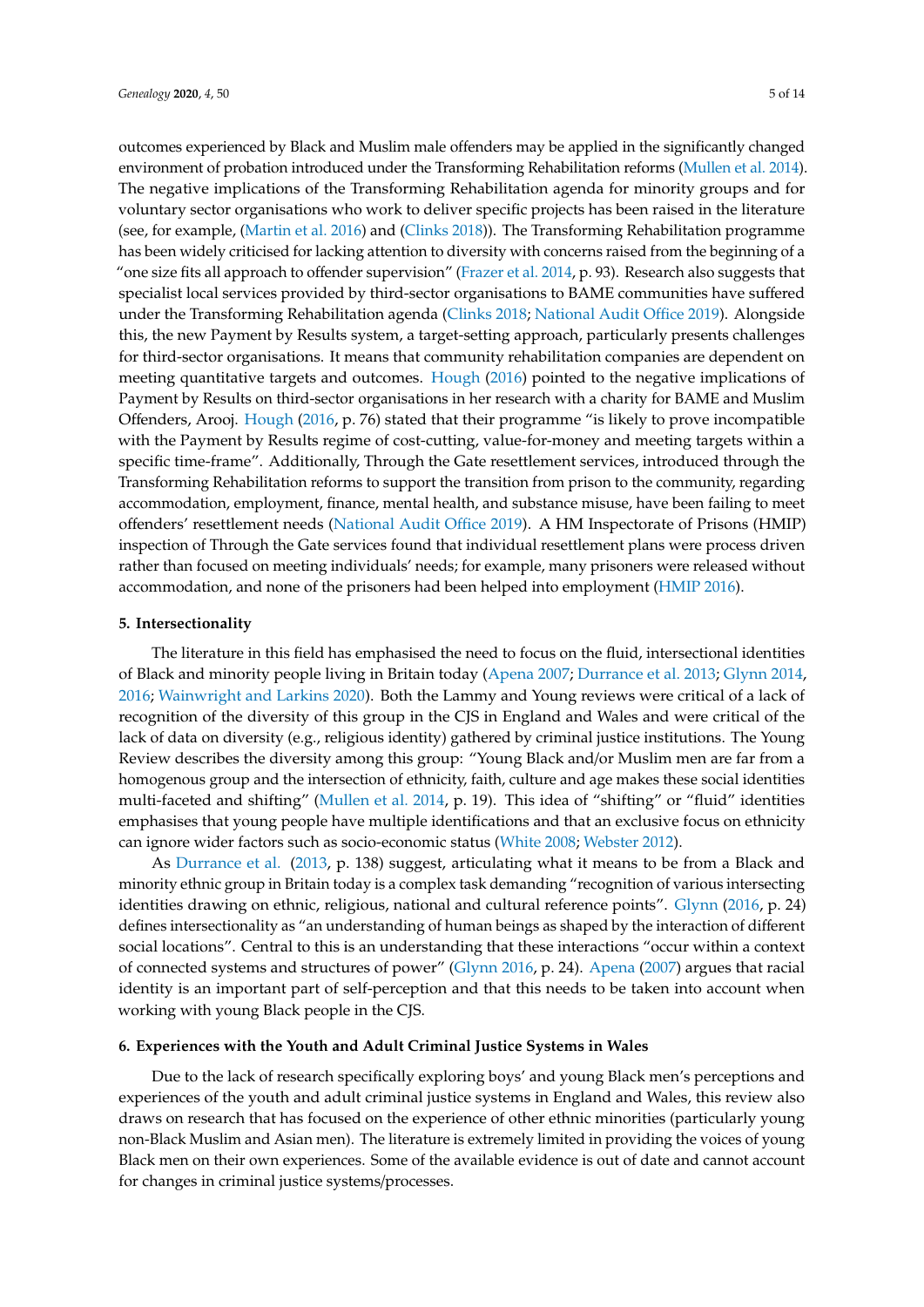Research evidence on BAME experiences highlights a lack of trust in the justice system in England and Wales. The Young Review, based on evidence gathered from a range of sources (e.g., previous research, discussion groups with service users in prison and community settings) found that experiences of discrimination and racism were common amongst those spoken to [\(Mullen et al.](#page-12-0) [2014\)](#page-12-0). Drawing on a range of factors, [Mullen et al.](#page-12-0) [\(2014,](#page-12-0) p. 32) state the following: "The evidence is clear that racism in custody can take different forms; directly from other inmates; directly from staff; and less overt discrimination in decision making". For example, BAME men spoken to in prison said that they were more likely to receive warnings and adjudications than their white counterparts, more likely to be found guilty than white prisoners even when they had been involved in the same incident, and that opportunities for purposeful activity that would allow them to work towards enhanced status were not equally distributed across prisoners of different ethnicities [\(Mullen et al.](#page-12-0) [2014\)](#page-12-0). A lack of ethnic diversity of staff within criminal justice organisations was also raised. In [Hunter'](#page-11-0)s [\(2019,](#page-11-0) p. 119) research, youth justice professionals viewed discriminatory practices as both "widespread and important for understanding ethnic disproportionality" in the youth justice system. The majority of interviewees viewed stop and search as an intervention that has been used excessively on BME children and young people. In the Young Review, concerns were raised that policing and criminal justice is dominated by a risk-based operating model, which particularly impacts individuals whose behaviour is too often understood by society on the basis of stereotypical and prejudiced perceptions. As a result, [Mullen et al.](#page-12-0) [\(2014\)](#page-12-0) state that young BAME men are often assessed to be of a higher level of risk than their white counterparts.

Published in 2007, research on young Black men's and other minority ethnic groups' experience with policing in the West Midlands found a lack of trust and confidence in the police. Amongst the participants in the study, there was a belief that the police service has nothing to offer to them or to their communities [\(Sharp and Atherton](#page-12-13) [2007\)](#page-12-13). In a mixed methods study examining stop and search and custody records in three police forces in England, [May et al.](#page-11-1) [\(2010\)](#page-11-1) found evidence that at some stages of the youth justice system, there may be discrimination against ethnic minorities. For example, dual ethnicity offenders and suspects were more likely than white people to be prosecuted than to be reprimanded or warned; Black and dual ethnicity defendants were more likely to be remanded in custody than white defendants; and, at the sentencing stage, dual ethnicity teenagers were more likely than others to be given a community sentence rather than a less serious first-tier penalty, such as referral orders and fines [\(May et al.](#page-11-1) [2010\)](#page-11-1). [Hopkins'](#page-11-2) [\(2015\)](#page-11-2) research investigated whether defendants who were recorded by police officers as being from a BAME<sup>3</sup> background were more likely to be sent to prison than those who were recorded as being from a white background in England and Wales. Logistic regression was employed to explore whether any independent associations were found between 12 broad offence groupings $^4$ , criminal history, gender, age, nationality, ethnicity, and being sentenced to prison compared with being sentenced to a community order or another type of disposal. A small but significant association was found between being from a BAME background (compared with being from a white background) and being sentenced to prison (compared with being sentenced to a community order or another type of punishment) [\(Hopkins](#page-11-2) [2015\)](#page-11-2).

There are relatively few studies that focus on how ethnicity is experienced in prison, particularly by young Black men, and even fewer on young Black men's experience with the court system in England and Wales. [Hunter'](#page-11-0)s [\(2019\)](#page-11-0) research, involving interviews with youth justice professionals, found evidence of harsher sentencing for BAME children in practice. A rapid evidence assessment of the effectiveness of correctional interventions in reducing reoffending or substance misuse among BAME people was conducted in 2018 [\(Shingler and Pope](#page-12-14) [2018\)](#page-12-14). It included international literature

<sup>&</sup>lt;sup>3</sup> [Hopkins](#page-11-2) [\(2015\)](#page-11-2) notes that ethnicity was recorded using the five categories: White, Black, Asian, Other, and Unknown. Black, Asian, Other, and Unknown were combined to make the "BAME" category used here. Police officers also record nationality using over 300 categories.

<sup>&</sup>lt;sup>4</sup> These groups did not take into account degrees of offence seriousness.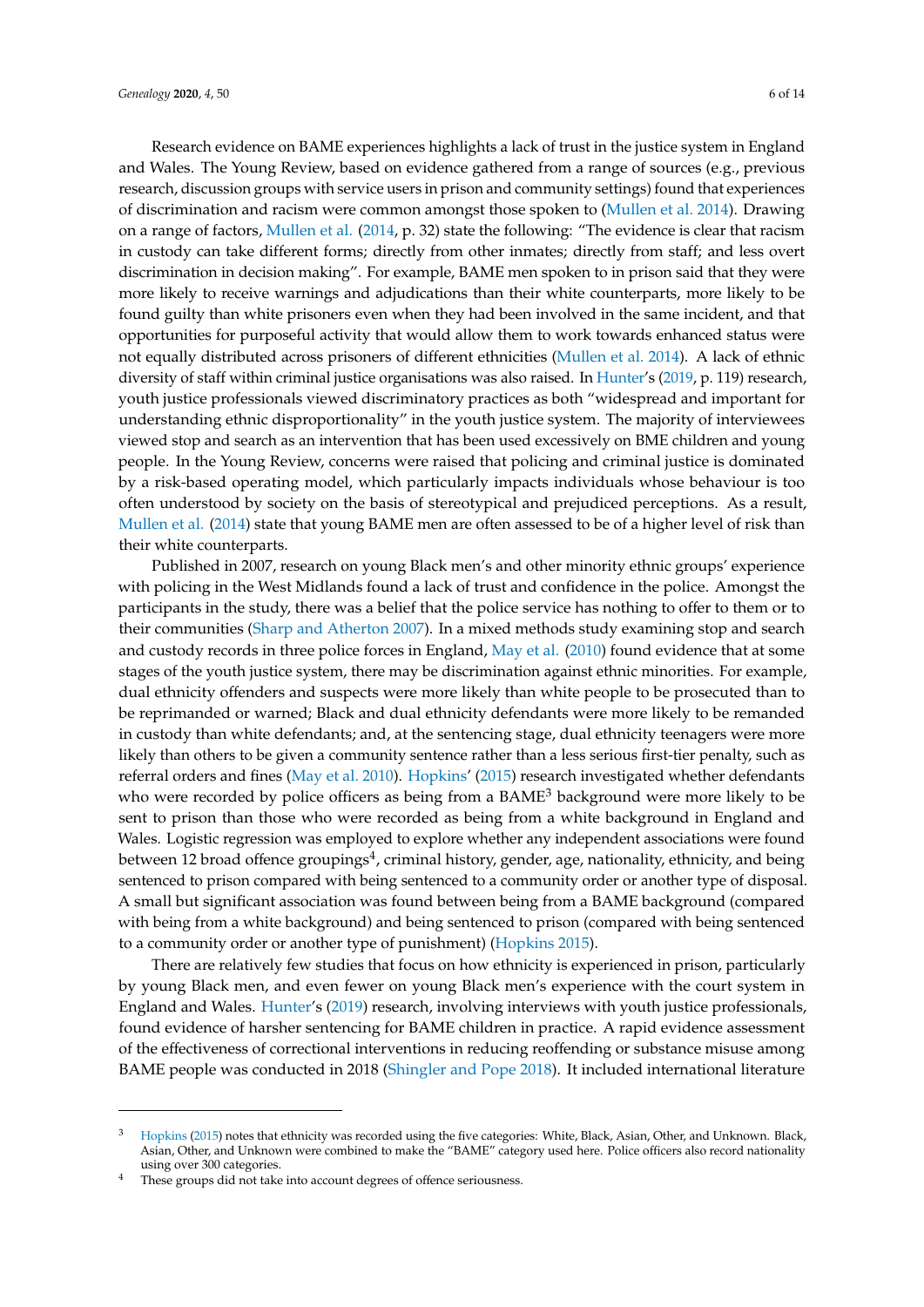due to the lack of studies in England and Wales—only five studies included in the 11-study review were conducted in the UK. The review concluded that "there is still insufficient evidence relevant to understanding how to improve outcomes for individuals from a BAME background" [\(Shingler](#page-12-14) [and Pope](#page-12-14) [2018,](#page-12-14) p. 2). A key finding of the review was that despite some evidence that the content of "standard correctional programmes" can be experienced as relevant to BAME participants, some studies suggest that programmes that are "culturally aware" and "sensitive and inclusive" and "delivered by culturally aware and sensitive staff" are likely to have better outcomes [\(Shingler and Pope](#page-12-14) [2018,](#page-12-14) p. 2). This review provides little insight into the specific experiences of young Black boys/men due to its focus on all BAME groups and males/females.

In the Young Review, most of the prisoners interviewed said that they experienced differential treatment as a result of race, ethnicity, or faith [\(Mullen et al.](#page-12-0) [2014\)](#page-12-0). [Barn et al.'](#page-10-0)s [\(2018\)](#page-10-0) research explored Black and minority ethnic boys' perceptions of their experiences with custody using Inspectorate of Prisons' reports and associated surveys. Based on analysis of survey data ( $N = 600$ ), they found that BAME boys' experiences were consistently more negative at every stage of the custody process. Of several example of differential experiences, key examples included the following: BAME boys were significantly less likely than white boys to report being treated with respect when being searched upon entering a Youth Offender Institution or being offered help and support with smoking, loss of property, feeling scared, or feeling worried and upset/needing someone to talk to; in relation to physical restraint, just over half of BAME boys reported experiences of physical restraint (53% BAME vs. 36% white) and relatively high levels of victimization by other young people because of ethnicity (7% BAME vs. 2% white), religion (5% BAME vs. 1% white), or nationality (4% BAME vs. 0% white) [\(Barn et al.](#page-10-0) [2018\)](#page-10-0).

Research on media representations of young Black men has shown that young Black men are often associated with gang membership [\(Cushion et al.](#page-10-9) [2011\)](#page-10-9). Research by [Williams and Clarke](#page-13-0) [\(2016\)](#page-13-0) found that that the gang label is disproportionately attributed to BAME people, when compared to both the size of BAME populations and the numbers of white British people flagged or registered as involved with gangs. Based on analysis of a range of official data sources (including police gang lists and comparative data on gangs and youth violence alongside a Joint Enterprise<sup>5</sup> prisoners' survey), [Williams and Clarke'](#page-13-0)s [\(2016\)](#page-13-0) examined the extent to which gang discourses influence the processes of criminalisation of young Black men and revealed that contemporary policing and prosecution strategies in relation to youth violence in England and Wales continue to be underpinned by racialised stereotypes.

In a comparative analysis of gangs and serious youth violence cohorts by ethnicity in Manchester and London, they found that BAME people are overwhelmingly identified and registered to "gang" lists, although they make up a much smaller proportion of those perpetuating youth violence. [Williams](#page-13-0) [and Clarke](#page-13-0) [\(2016\)](#page-13-0) write that this means it cannot be assumed that the construction of police gang lists is an objective response to violence occurring within particular communities when the lists fail to map onto serious youth violence incidents. In their survey with Joint Enterprise prisoners, of which just over half (53.1%) self-disclosed as belonging to a BAME group, [Williams and Clarke](#page-13-0) [\(2016\)](#page-13-0) found that the BAME group was serving longer sentences on average (22.3 years) when compared to the white group (19.6 years) and that BAME prisoners had on average 4.11 co-defendants compared to a figure of 3.19 for white British prisoners.

It has been argued that anti-gang intervention based upon a type of social profiling can lead to net-widening and can potentially compound the problem it is intended to address through social profiling, leading to "non-gang members" becoming part of the profile [\(White](#page-13-3) [2008\)](#page-13-3). In discussions as part of the Young Review with community-based organisations, concerns about gang policy and the resulting police response, which identifies young BAME people as a risk rather than in need, were

<sup>5</sup> Joint Enterprise is a doctrine of common law that has been developed by the courts in cases where more than one person is to be prosecuted for the same offence, and it has emerged as a prosecution tool for the collective punishment of groups where it can be proved that the suspects were "in it together" [\(Williams and Clarke](#page-13-0) [2016\)](#page-13-0).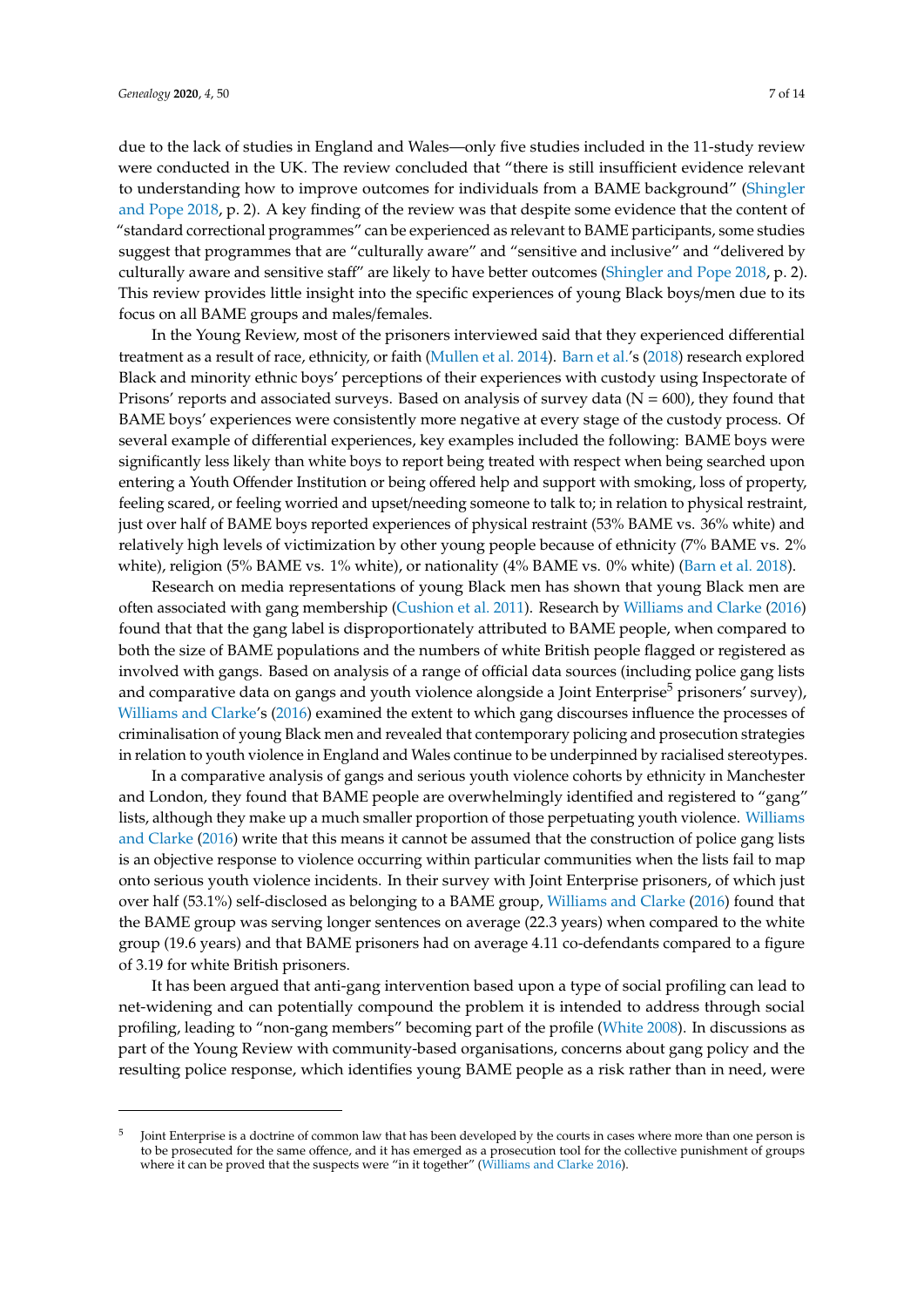raised [\(Mullen et al.](#page-12-0) [2014\)](#page-12-0). There were indications that this focus on risk has led to younger BAME people entering the CJS, including those who are only on the periphery of gang activity.

## **7. The Needs of Young BAME People Involved in O**ff**ending**

The Youth Justice Board aimed to explore whether there was a need for BME-specific interventions, specifically whether young offenders thought their needs would be better met through the provision of targeted interventions [\(Youth Justice Board](#page-13-2) [2010\)](#page-13-2). In interviews with 93 young people largely from BAME backgrounds, 96% believed that the Youth Offending Team treated all young people fairly, regardless of their ethnicity [\(Youth Justice Board](#page-13-2) [2010\)](#page-13-2).

The literature shows that the needs of BAME and/or Muslim young people in custody and leaving prisons are different from the general population [\(Youth Justice Board](#page-13-2) [2010\)](#page-13-2). In a survey undertaken by Arooj, a charity that works with BAME and Muslim offenders, into the experiences of South Asian and Muslim ex-offenders in prison and resettlement, 36% of the 115 respondents stated that "specialist cultural and religious support would help them to stay out of trouble" [\(Mahmood and Hanif](#page-11-14) [2014\)](#page-11-14).

A study of Youth Offending Team case files from 2006 specifically examined ASSET data to assess the difference in the needs of young males and females [\(Youth Justice Board](#page-13-2) [2010\)](#page-13-2). Twelve factors relating to needs and risks were assessed in the ASSET tool, for example, living arrangements, family and personal relationships, education, training and employment, and emotional and mental health. The data suggested that dual ethnicity offenders had the greatest needs across the categories and displayed the greatest risk of reoffending.

# **8. Desistance from Crime—Seeking to Understand the Experiences of Black Boys and Young Men**

Put simply, desistance literature has sought to understand the circumstances in which people stop offending. In 2007, in a paper exploring the impacts of desistance research for policy, [McNeill and](#page-12-15) [Weaver](#page-12-15) [\(2007\)](#page-12-15) wrote that few studies have addressed the relationship between ethnicity, "race", and desistance. They stated that it is not an over-generalisation to suggest that almost nothing is known about the differences in desistance from crime between ethnic groups. More recently, academics in the field have argued that the possible role of "ethnic social structural differences" and their potential effect on desistance have been neglected [\(Calverley](#page-10-1) [2013,](#page-10-1) p. 7; [Durrance et al.](#page-10-8) [2013\)](#page-10-8). [Wainwright and](#page-12-11) [Larkins](#page-12-11) [\(2020\)](#page-12-11) highlight that the words "race" and "racism" are not present in the [HMIP](#page-11-13) [\(2016\)](#page-11-13) review of UK desistance interventions and that the Youth Justice Board's library of effective practice contains only one resource that mentions how addressing the experience of racism can reduce offending. They called for guidance on how addressing race can enhance work with young people who have been involved in offending behaviour.

The work of Farrall and colleagues has demonstrated that the desistance process is likely to involve relapses and that one-size-fits-all interventions are unlikely to be effective and should instead be replaced by individual, holistic services (2002, 2006 cited in [\(Mo](#page-12-16)ffatt [2014\)](#page-12-16)). Researchers in the UK have argued that cognitive behavioural programmes, used within the "What Works" initiative, inadequately take into consideration the specific problems face by Black and Asian offenders (Durrance and Williams 2006 cited in [\(Calverley](#page-10-1) [2013\)](#page-10-1)). Wider use of culturally appropriate "empowerment" programmes, taught alongside promoting a positive view of ethnic identity, has been advocated. [Calverley](#page-10-1) [\(2013\)](#page-10-1) writes that such local programmes run by the probation service have often been small scale and short lived.

Over the last two decades, a body of work on desistance has evolved to focus on interpreting desistance research for practice [\(McNeill](#page-11-15) [2012\)](#page-11-15). [McNeill](#page-11-15) [\(2012\)](#page-11-15) identifies six key emphases of this work: it must (1) consider issues of identity and diversity, (2) take into account the development of not only motivation but also hope, (3) be understood within the context of human relationships, (4) consider offenders' strengths and resources both personal and in their social networks, (5) involve interventions that work with offenders not on them, and (6) incorporate interventions that work on building human and social capital. [McNeill and Maruna](#page-12-17) [\(2008\)](#page-12-17) write that desistance is best understood within the context of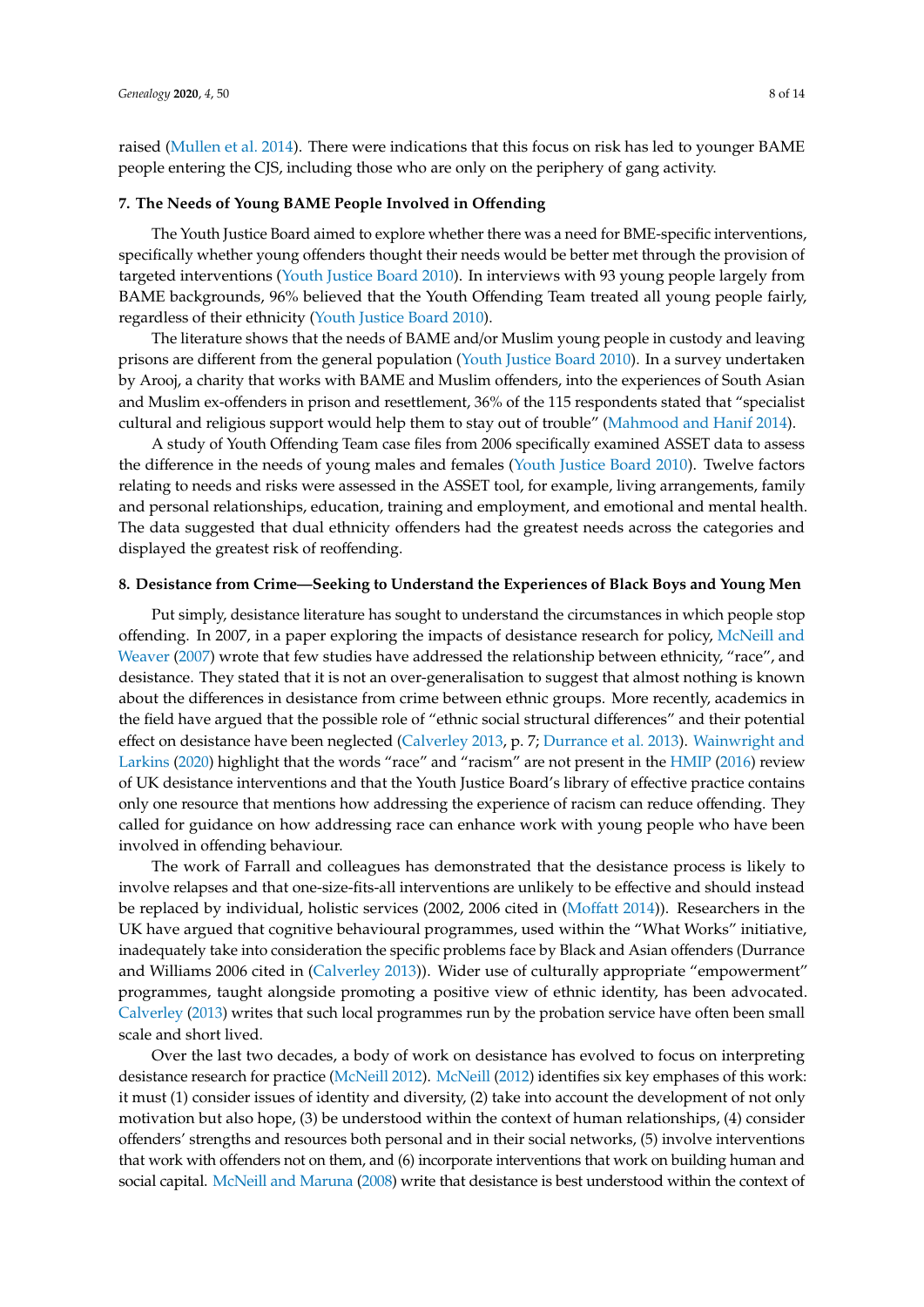human relationships—that social bonds can generate social capital, which leads to increased participation and inclusion in wider society [\(McNeill and Maruna](#page-12-17) [2008\)](#page-12-17). More recently, [McNeill](#page-12-18) [\(2018\)](#page-12-18) has called for an understanding of rehabilitation focused on social relationships. He writes that "correctional agencies" must look beyond "personal rehabilitation" and consider the relational impacts of wider structural problems. The Young Review highlights the importance of social capital in creating resilient communities and the challenges of social deprivation [\(Mullen et al.](#page-12-0) [2014\)](#page-12-0). As young BAME people often come from communities experiencing high levels of deprivation this is particularly pertinent. For example, employment has been found to be a key factor in the desistance process. Holding a criminal record has been shown to limit employment opportunities, which is particularly an issue for young BAME people.

[Durrance et al.](#page-10-8) [\(2013,](#page-10-8) p. 146) argues that attention should be focused on the 'complex individual identities' of offenders from BAME backgrounds. [Calverley](#page-10-1) [\(2013\)](#page-10-1) states that consideration must also be given to differences in patterns of desistance between different ethnic groups. [Durrance et al.](#page-10-8) [\(2013\)](#page-10-8), citing Ward and Maruna (2007) and Maguire (2007), argue that alongside an assessment of risk, there is a need to explore offenders' values, goals, and strengths. An essential aspect of working towards these individual goals, Durrance writes, is through exploring the role of social networks of family and community as supports and dangers, which are not central to current assessment tools. Both Durrance and Calverley provide some examples in practice of a desistance-focused approach to working with minority ethnic offenders and argue that such an approach must be creative and focus on the multifaceted identities of minority ethnic offenders. [Calverley](#page-10-1) [\(2013,](#page-10-1) p. 4) states: "Ethnicity must not be seen as an essential entity responsible in itself for producing differences. Instead, ethnicity is arguably best understood as an interactive factor with other determinants of desistance, as a significant co-variant".

The research of [Glynn](#page-11-3) [\(2014,](#page-11-3) [2016\)](#page-11-4) and [Calverley](#page-10-1) [\(2013\)](#page-10-1) has been critical to the development of knowledge regarding the desistance process for minority ethnic groups in the UK. [Calverley'](#page-10-1)s [\(2013\)](#page-10-1) work has been central to theorising around desistance and race. His review of the literature on desistance and ethnicity found that most studies come from the U.S. Based on this review, he argued that there is a gap in knowledge regarding how identity change may operate as a mechanism in the desistance of UK-based minority ethnic groups [\(Calverley](#page-10-1) [2013\)](#page-10-1).

[Calverley'](#page-10-1)s [\(2013\)](#page-10-1) own research explored the factors and processes associated with desistance from crime amongst Black, Indian, and Bangladeshi offenders in the UK. The aim of his study was to first, gain deeper insight into the experiences of minority ethnic offenders as they try to desist from crime and, second, to examine the effect the community to which these offenders belong had on shaping their desires, actions, and efforts to stop offending. Based on 33 interviews with offenders (either residing in the community, sentenced to community sentence, or released from prison on licence), [Calverley](#page-10-1) [\(2013\)](#page-10-1) specifically explored the reasons why Black and dual heritage offenders do not desist as well as why they do desist. In contrast to the experiences of two South Asian groups in the sample, [Calverley](#page-10-1) [\(2013\)](#page-10-1) writes that the families of Black and dual heritage offenders provided fewer resources and lower levels of social capital. He outlines the major obstacles that Black and dual heritage members faced in their efforts to desist, for example, that resettlement was particularly difficult for this group, as they were often unable to return to the family home [\(Calverley](#page-10-1) [2013\)](#page-10-1). Navigating the procedure of finding accommodation and employment impeded motivations to desist [\(Calverley](#page-10-1) [2013\)](#page-10-1). The attempts of the 14 Black and dual ethnicity interviewees to secure employment were impeded by a lack of education qualifications and employment experience, as well as having little social or human capital with which to secure work. [Calverley](#page-10-1) [\(2013\)](#page-10-1) writes that there is certain evidence that the process of removing oneself from peers still involved in crime, a key process accompanying desistance, may be more problematic for Black and dual heritage offenders than other ethnic groups. A key conclusion made by [Calverley](#page-10-1) [\(2013\)](#page-10-1) was that the experiences of desistance amongst Black and dual heritage participants were individualistic as opposed to the more collective, collaborative experiences of the South Asian participants.

[Glynn'](#page-11-16)s [\(2013,](#page-11-16) [2014\)](#page-11-3) research explored Black men's understandings and experiences of the racialisation of the crime/criminal justice systems and its impacts on the desistance process. His research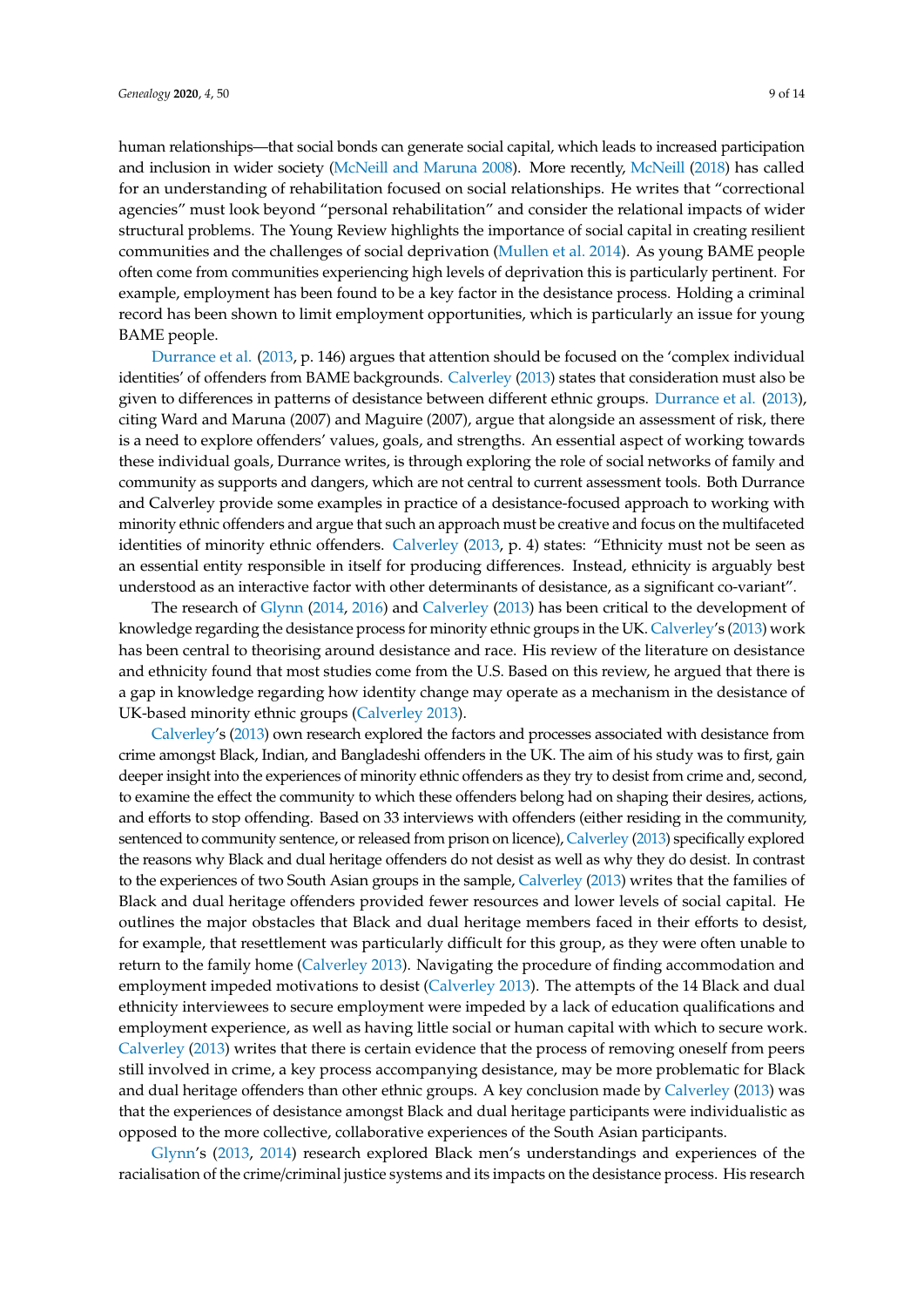found that many Black men re-entering the community from prison face obstacles to desisting from further offending based on "racialised barriers" encountered in the CJS and post-release [\(Glynn](#page-11-3) [2014\)](#page-11-3). [Glynn](#page-11-16) [\(2013\)](#page-11-16) writes that the men he spoke to in his research faced a series of systemic, structural failures that restricted how they could actualise their desistance journey. For example, he highlights that whilst some of the former prisoners underwent skills training in preparation for work, they did not then get work on release. He also highlights that whilst training was given on social skills, relationships etc., there was no work alongside this to mitigate the stigma of having been in prison [\(Glynn](#page-11-16) [2013\)](#page-11-16). As a consequence, [Glynn](#page-11-16) [\(2013,](#page-11-16) p. 227) states that the "onus of desistance" is placed on Black men "without having any material means of re-incorporation". Issues of identity were also prevalent. Many of the Black men spoken to in the research believed that there was a lack of appreciation of what it means to be Black and British. He writes that many of the Black men spoken to felt "stripped of their identity" due to experiences of "invisibility" [\(Glynn](#page-11-16) [2013,](#page-11-16) p. 231).

A study exploring adult BAME offenders' experiences with resettlement on leaving prison, involving interviews with BAME prisoners and ex-prisoners and statutory and non-statutory providers of resettlement services, found that resettlement needs were generally spoken about as generic rather than "ethnically-specific" [\(Jacobson et al.](#page-11-17) [2010,](#page-11-17) p. 1). This led [Jacobson et al.](#page-11-17) [\(2010\)](#page-11-17) to argue that most resettlement needs of BAME offenders do not fundamentally differ from the needs of other offenders. However, whilst (ex-)prisoner respondents did not call for specialist resettlement provisions for BAME offenders, they felt that ethnic diversity and cultural sensitivity among resettlement staff was extremely important [\(Jacobson et al.](#page-11-17) [2010\)](#page-11-17). Specialist provision of support for BAME offenders was also advocated for by most service providers in order to ensure that cultural differences in approaches to resettlement are sensitively dealt with.

[Glynn](#page-11-4) [\(2016\)](#page-11-4) has called for an intersectional model of desistance to be adopted to understand experiences of multiple oppression by offender groups. [Glynn](#page-11-3) [\(2014,](#page-11-3) [2016\)](#page-11-4) highlights that Black men's experiences in the CJS cannot be explained by race as a single category but, rather, by considering the interconnected issues associated with race, masculinity, poverty, and social disorganisation. He posits that the practical implications of taking such an approach to desistance for Black offenders would require "culturally competent rehabilitative processes" through networks and activities that support their desire to desist, which radically reframe interlocking oppressions of criminal justice processes that render them subordinate [\(Glynn](#page-11-4) [2016\)](#page-11-4). [Glynn](#page-11-4) [\(2016\)](#page-11-4) posits that central to the intersectional model of desistance is a consideration of power and privilege in society in order for desistance research to move from a theoretical to a transformative paradigm rooted in the pursuit of social and racial justice. His intersectional model of desistance contains 11 elements that should be addressed in taking an intersectional approach to understanding Black men's desistance. These include a focus on the intersectional experiences of Black men in relation to their desistance from crime and a more multidimensional approach to understanding Black men's experiences with the CJS.

# **9. Conclusions**

Race, racism, and ethnicity and the way the genealogy of these divisions is experienced within (in particular) the CJS is evidenced at each level of intervention. Despite continued awareness of discrimination and disproportionality in the English and Welsh youth and adult justice systems, there are significant gaps in knowledge, most notably on young Black men's experiences with court processes and in evidence of what works in prison and probation services. The voices of Black men have hardly been heard within discussions of desistance. A key limitation of this review was that many of the studies included here focused on BAME experiences more broadly rather than specifically on Black boys and young men. Whilst in the last decade the literature has begun to highlight the importance of considering intersectionality in order to understand the specific experiences of desistance amongst BAME men [\(Calverley](#page-10-1) [2013;](#page-10-1) [Glynn](#page-11-3) [2014,](#page-11-3) [2016\)](#page-11-4), youth and adult criminal justice responses in England/Wales arguably continue to be generic. The context of wider criminal justice reform, through Transforming Rehabilitation, has hindered the development of interventions/services that have a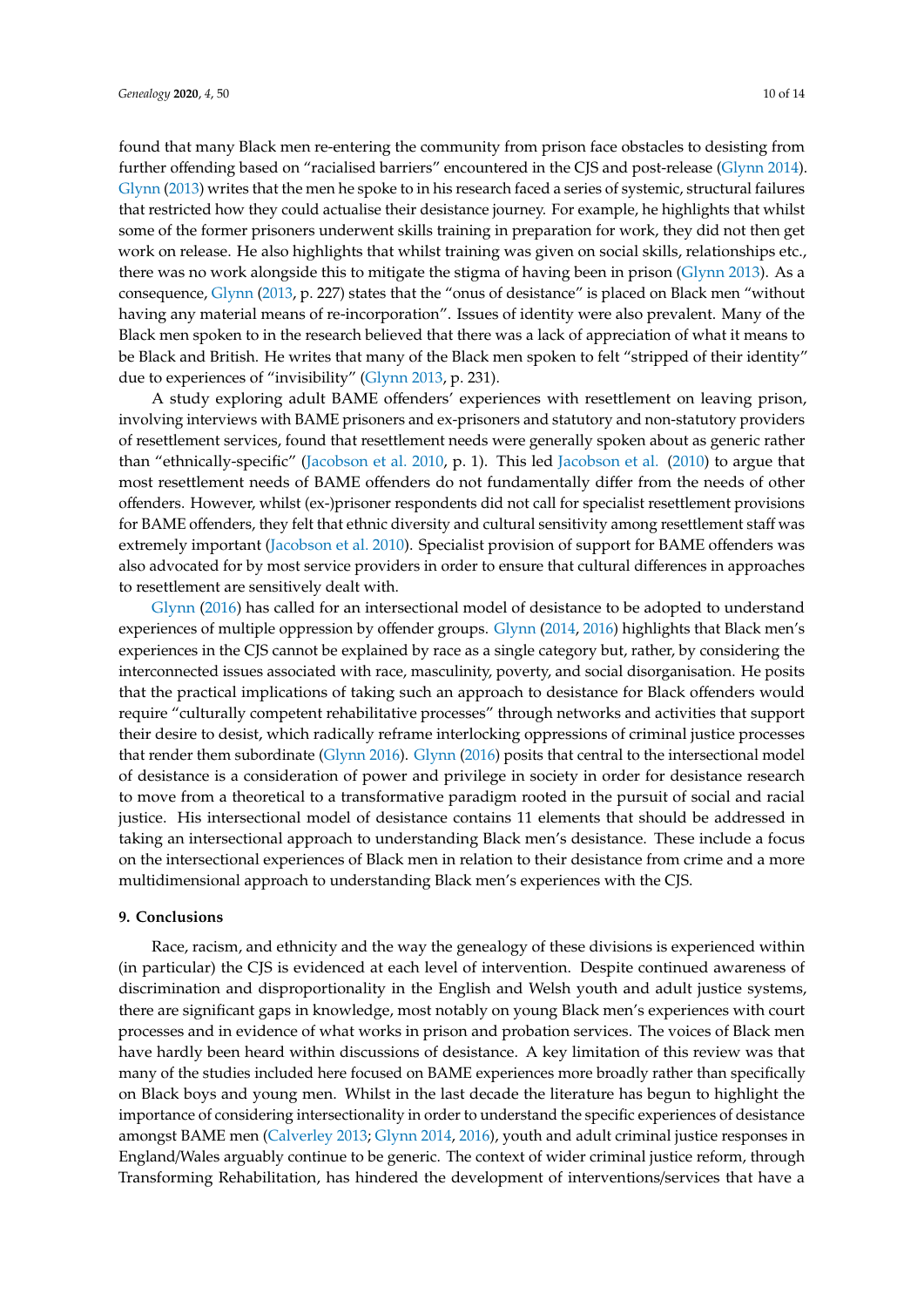culturally focused approach. Whilst limited, the research evidence clearly shows a need for services that are culturally aware, sensitive, and inclusive to meet the needs of BAME groups [\(Shingler and](#page-12-14) [Pope](#page-12-14) [2018\)](#page-12-14). A recent summary of evidence stated: "overall there is insufficient robust evidence about 'what works' for BAME people in prison or on probation" [\(HMIP](#page-11-5) [2019\)](#page-11-5). More research is needed to understand how Black and dual ethnicity boys and young men can be better supported by prison and probation services. With a focus on desistance, there is a clear need for greater investment in youth and adult justice rehabilitation services in England and Wales that are focussed not only on personal rehabilitation but also on the relational aspects of rehabilitation and the influence of social structures and cultural conditions [\(McNeill](#page-12-18) [2018\)](#page-12-18). With the ending of community rehabilitation contracts brought forward to 2020 and the renationalisation of the probation system announced in 2019, there is an opportunity for change in the delivery of probation services in England and Wales. Alongside ensuring that the recommendations of the Lammy Review related to discrimination and fairness across the youth and criminal justice system are met, changes to the probation system must enable the provision of localised voluntary sector and smaller providers to provide "culturally competent rehabilitative processes", founded on an intersectional perspective of desistance [\(Glynn](#page-11-4) [2016\)](#page-11-4). Finally, to enable these changes to the youth and criminal justice system to be meaningful for BAME children and young men, much more participatory co-produced research led by them needs to be undertaken to ensure that their voices and experiences are at the centre of these reforms.

**Author Contributions:** Conceptualization, L.R. and J.P.W.; methodology, L.R.; validation, L.R. and J.P.W.; formal analysis, L.R. and J.P.W.; writing—original draft preparation, L.R.; writing—review and editing, L.R. and J.P.W. All authors have read and agreed to the published version of the manuscript.

**Funding:** This article received no external funding.

**Conflicts of Interest:** The authors declare no conflict of interest.

# **References**

- <span id="page-10-4"></span>Allen, Paul, and Patrick Williams. 2015. We Tell You Peer Based Community Research Interim Findings for Young Black Men's Perspectives on Mental Health. Available online: http://[42ndstreet.org.uk](http://42ndstreet.org.uk/wordpress/wp-content/uploads/2016/06/We-Tell-You-Interim-Report-November-2015-Final-Version.pdf)/wordpress/ wp-content/uploads/2016/06/[We-Tell-You-Interim-Report-November-2015-Final-Version.pdf](http://42ndstreet.org.uk/wordpress/wp-content/uploads/2016/06/We-Tell-You-Interim-Report-November-2015-Final-Version.pdf) (accessed on 9 December 2019).
- <span id="page-10-7"></span>Apena, Feyishola. 2007. Being Black and in Trouble: The Role of Self-perception in the Offending Behaviour of Black Youth. *Youth Justice* 7: 211–28. [\[CrossRef\]](http://dx.doi.org/10.1177/1473225407082511)
- <span id="page-10-0"></span>Barn, Ravinder, Martina Feilzer, and Nick Hardwick N. 2018. Black and Minority Ethnic Boys and Custody in England and Wales: Understanding subjective Experiences through an Analysis of Official Data. *Social Sciences* 7: 226. [\[CrossRef\]](http://dx.doi.org/10.3390/socsci7110226)
- <span id="page-10-2"></span>Bulman, May. 2018. Black teenage boys more likely to get maximum jail terms than white children. *The Independent*. July 29. Available online: https://www.independent.co.uk/news/uk/home-news/[Black-boys-discrimination](https://www.independent.co.uk/news/uk/home-news/Black-boys-discrimination-teenagers-children-white-racial-bias-prison-a8466606.html)[teenagers-children-white-racial-bias-prison-a8466606.html](https://www.independent.co.uk/news/uk/home-news/Black-boys-discrimination-teenagers-children-white-racial-bias-prison-a8466606.html) (accessed on 5 January 2020).
- <span id="page-10-1"></span>Calverley, Adam. 2013. *Cultures of Desistance: Rehabiliation, Reintegration and Ethnic Minorities*. Oxon: Routledge.
- <span id="page-10-5"></span>Clinks. 2017. Briefing on the Final Report of the Lammy Review. Available online: https://[www.clinks.org](https://www.clinks.org/sites/default/files/2018-09/lammy_review_briefing_final.pdf)/sites/ default/files/2018-09/[lammy\\_review\\_briefing\\_final.pdf](https://www.clinks.org/sites/default/files/2018-09/lammy_review_briefing_final.pdf) (accessed on 12 December 2019).
- <span id="page-10-6"></span>Clinks. 2018. Under Represented, Under Pressure, Under Resourced—The Voluntary Sector in Transforming Rehabilitation. Available online: https://www.clinks.org/sites/default/files/2018-10/[clinks\\_track-tr\\_under\\_](https://www.clinks.org/sites/default/files/2018-10/clinks_track-tr_under_final-web.pdf) [final-web.pdf](https://www.clinks.org/sites/default/files/2018-10/clinks_track-tr_under_final-web.pdf) (accessed on 2 February 2020).
- <span id="page-10-9"></span>Cushion, Stephen, Kerry Moore, and John Jewell. 2011. Media Representations of Black Young Men and Boys. Available online: https://[orca.cf.ac.uk](https://orca.cf.ac.uk/28559/1/2113275.pdf)/28559/1/2113275.pdf (accessed on 2 February 2020).
- <span id="page-10-8"></span>Durrance, Pauline, Liz Dixon, and Hindpal Singh Bhui. 2013. Creative working with Minority Ethnic Offenders. In *What Else Works?: Creative Work with O*ff*enders*. Edited by Jo Brayford, Francis Cowe and John Deering. Devon: Willan, pp. 138–54.
- <span id="page-10-3"></span>Equality and Human Rights Commission. 2016. Healing a Divided Britain: The Need for a Comprehensive Race Equality Strategy Who Is It for? What Is Inside? Available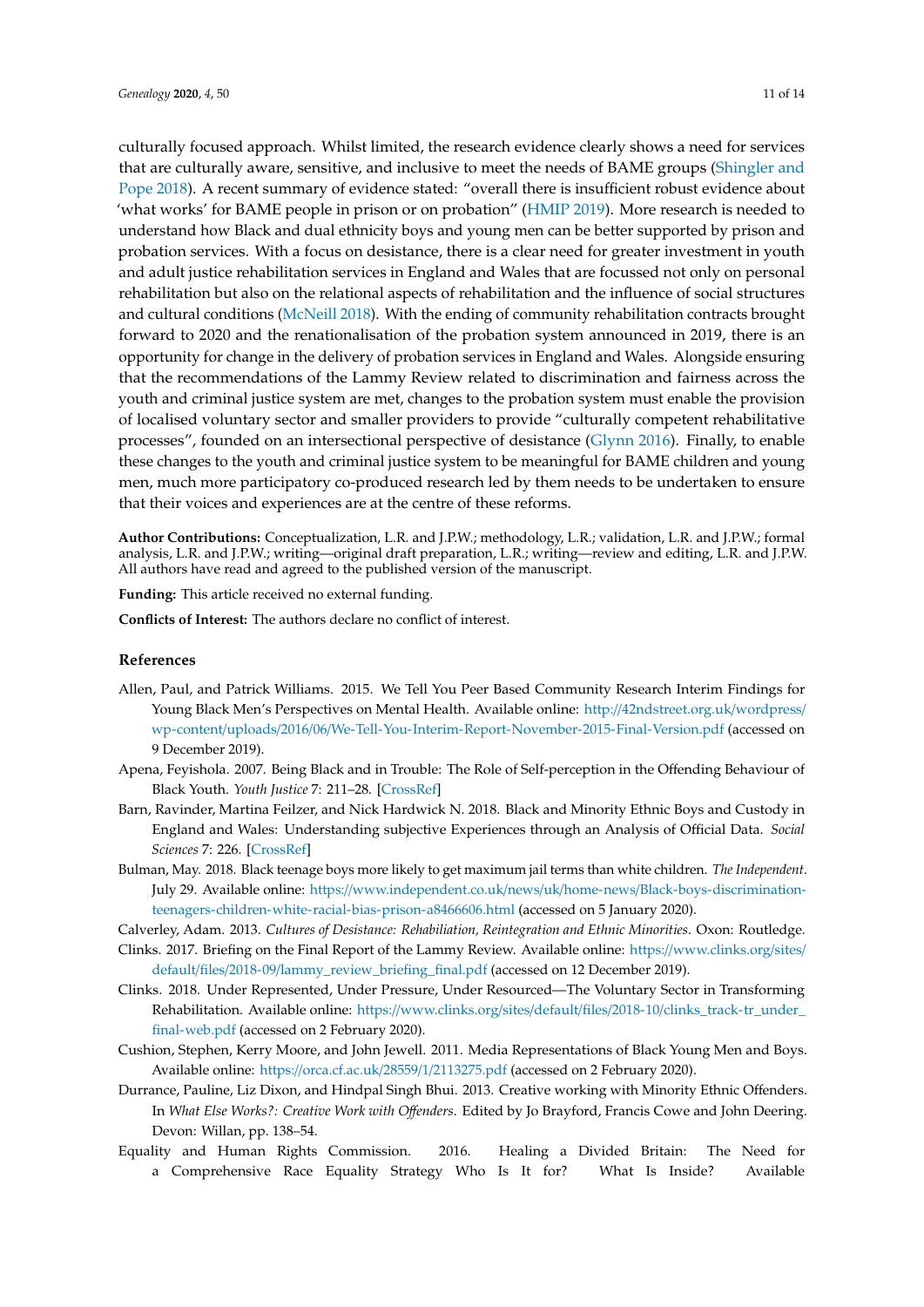online: https://www.equalityhumanrights.com/sites/default/files/[healing\\_a\\_divided\\_britain\\_-\\_the\\_need\\_](https://www.equalityhumanrights.com/sites/default/files/healing_a_divided_britain_-_the_need_for_a_comprehensive_race_equality_strategy.pdf) [for\\_a\\_comprehensive\\_race\\_equality\\_strategy.pdf](https://www.equalityhumanrights.com/sites/default/files/healing_a_divided_britain_-_the_need_for_a_comprehensive_race_equality_strategy.pdf) (accessed on 4 February 2020).

- <span id="page-11-11"></span>Frazer, Lesley, Nicola Drinkwater, Jessica Mullen, Clare Hayes, Katie O'Donoghue, and Ellie Cumbo. 2014. Rehabilitation: What does good look like anyway? *European Journal of Probation* 6: 92–111. [\[CrossRef\]](http://dx.doi.org/10.1177/2066220314540566)
- <span id="page-11-16"></span>Glynn, Martin. 2013. Black Men's Desistance: The Radicalisation of Crime/Criminal Justice Systems and Its Impacts on the Desistance Process. Ph.D. thesis, Birmingham City University, Birmingham, UK.
- <span id="page-11-3"></span>Glynn, Martin. 2014. *Black Men, Invisibility and Crime: Towards a Critical Race Theory of Desistance*. Oxon: Routledge.
- <span id="page-11-4"></span>Glynn, Martin. 2016. Towards an intersectional model of desistance for Black offenders. *Safer Communities* 15: 24–32. [\[CrossRef\]](http://dx.doi.org/10.1108/SC-05-2015-0016)
- <span id="page-11-13"></span>HMIP. 2016. An Inspection of Through the Gate Resettlement Services for Short-Term Prisoners. Available online: https://[www.justiceinspectorates.gov.uk](https://www.justiceinspectorates.gov.uk/cjji/wp-content/uploads/sites/2/2016/09/Through-the-Gate.pdf)/cjji/wp-content/uploads/sites/2/2016/09/Through-the-Gate. [pdf](https://www.justiceinspectorates.gov.uk/cjji/wp-content/uploads/sites/2/2016/09/Through-the-Gate.pdf) (accessed on 29 March 2020).
- <span id="page-11-5"></span>HMIP. 2019. Black and Minority Ethnic service Users—Effectiveness of Rehabilitative Services. Available online: https://www.gov.uk/guidance/[Black-and-minority-ethnic-service-users-e](https://www.gov.uk/guidance/Black-and-minority-ethnic-service-users-effectiveness-of-rehabilitative-services)ffectiveness-of[rehabilitative-services](https://www.gov.uk/guidance/Black-and-minority-ethnic-service-users-effectiveness-of-rehabilitative-services) (accessed on 3 February 2020).
- <span id="page-11-6"></span>Home Office. 2019a. Police Powers and Procedures, England and Wales, Year Ending 31 March 2019. Available online: https://[assets.publishing.service.gov.uk](https://assets.publishing.service.gov.uk/government/uploads/system/uploads/attachment_data/file/841408/police-powers-procedures-mar19-hosb2519.pdf)/government/uploads/system/uploads/attachment\_data/file/ 841408/[police-powers-procedures-mar19-hosb2519.pdf](https://assets.publishing.service.gov.uk/government/uploads/system/uploads/attachment_data/file/841408/police-powers-procedures-mar19-hosb2519.pdf) (accessed on 3 February 2020).
- <span id="page-11-7"></span>Home Office. 2019b. Hate Crime: England and Wales, 2018/19. Available online: https://[assets.publishing.service.](https://assets.publishing.service.gov.uk/government/uploads/system/uploads/attachment_data/file/839172/hate-crime-1819-hosb2419.pdf) gov.uk/government/uploads/system/uploads/attachment\_data/file/839172/[hate-crime-1819-hosb2419.pdf](https://assets.publishing.service.gov.uk/government/uploads/system/uploads/attachment_data/file/839172/hate-crime-1819-hosb2419.pdf) (accessed on 3 February 2020).
- <span id="page-11-2"></span>Hopkins, Kathryn. 2015. Associations between Police-Recorded Ethnic Background and Being Sentenced to Prison in England and Wales. Available online: https://[www.gov.uk](https://www.gov.uk/government/uploads/system/uploads/attachment_data/file/479874/analysis-of-ethnicity-and-custodial-sentences.pdf)/government/uploads/system/uploads/ attachment\_data/file/479874/[analysis-of-ethnicity-and-custodial-sentences.pdf](https://www.gov.uk/government/uploads/system/uploads/attachment_data/file/479874/analysis-of-ethnicity-and-custodial-sentences.pdf) (accessed on 4 December 2019).
- <span id="page-11-12"></span>Hough, Christine Victoria. 2016. Transforming Rehabilitation and its impact on a locally-based rehabilitation programme for Black and Minority Ethnic and Muslim offenders. *European Journal of Probation* 8: 68–81. [\[CrossRef\]](http://dx.doi.org/10.1177/2066220316660433)
- <span id="page-11-8"></span>House of Commons Home Affairs Committee. 2007. Young Black People and the Criminal Justice System: Second Report of the Session 2006-07 Volume 1. Available online: https://[publications.parliament.uk](https://publications.parliament.uk/pa/cm200607/cmselect/cmhaff/181/181i.pdf)/pa/cm200607/ [cmselect](https://publications.parliament.uk/pa/cm200607/cmselect/cmhaff/181/181i.pdf)/cmhaff/181/181i.pdf (accessed on 9 April 2020).
- <span id="page-11-0"></span>Hunter, Katie. 2019. Institutionalised Criminalisation: Black and Minority Ethnic Children and Looked After Children in the Youth Justice System in England and Wales. Ph.D. thesis, University of Liverpool, Liverpool, UK.
- <span id="page-11-17"></span>Jacobson, Jessica, Coretta Phillips, and Kimmett Edgar. 2010. 'Double Trouble'? Black, Asian and Minority Ethnic Offenders' Experiences of Resettlement. Available online: https://[pdfs.semanticscholar.org](https://pdfs.semanticscholar.org/d006/07847ccb6722d2355b75fb1ae17da3c1b916.pdf)/d006/ [07847ccb6722d2355b75fb1ae17da3c1b916.pdf](https://pdfs.semanticscholar.org/d006/07847ccb6722d2355b75fb1ae17da3c1b916.pdf) (accessed on 3 February 2020).
- <span id="page-11-9"></span>Lammy, David. 2017. The Lammy Review: An Independent Review into the Treatment of, and Outcomes for, Black, Asian and Minority Ethnic Individuals in the Criminal Justice System. Available online: https://[assets.publishing.service.gov.uk](https://assets.publishing.service.gov.uk/government/uploads/system/uploads/attachment_data/file/643001/lammy-review-final-report.pdf)/government/uploads/system/uploads/attachment\_data/file/ 643001/[lammy-review-final-report.pdf](https://assets.publishing.service.gov.uk/government/uploads/system/uploads/attachment_data/file/643001/lammy-review-final-report.pdf) (accessed on 3 February 2020).
- <span id="page-11-14"></span>Mahmood, Tariq, and Mohammad Hanif. 2014. Reducing Offending with BAME and Muslim Communities. Available online: http://www.arooj.org.uk/wp-content/uploads/2019/02/[AROOJ-RESEARCH-REVISED-](http://www.arooj.org.uk/wp-content/uploads/2019/02/AROOJ-RESEARCH-REVISED-NAPO-Version-OCT-2017.pdf)[NAPO-Version-OCT-2017.pdf](http://www.arooj.org.uk/wp-content/uploads/2019/02/AROOJ-RESEARCH-REVISED-NAPO-Version-OCT-2017.pdf) (accessed on 4 December 2019).
- <span id="page-11-10"></span>Martin, Clive, Lesley Frazer, Ellie Cumbo, Clare Hayes, and Katie O'Donoghue. 2016. Paved with Good Intentions: The Way Ahead for Voluntary, Community and Social Enterprise Sector Organisations Background: The voluntary sector in criminal justice. In *The Voluntary Sector and Criminal Justice*. Edited by Anthea Hucklesby and Mary Corcoran. Basingstoke: Palgrave Macmillan, pp. 15–42.
- <span id="page-11-1"></span>May, Tiggey, Tracey Gyateng, and Mike Hough. 2010. Differential Treatment in the Youth Justice System. Available online: https://[www.equalityhumanrights.com](https://www.equalityhumanrights.com/sites/default/files/research_report_50_differential_treatment_in_the_youth_justice_system.pdf)/sites/default/files/research\_report\_50\_differential\_treatment\_ [in\\_the\\_youth\\_justice\\_system.pdf](https://www.equalityhumanrights.com/sites/default/files/research_report_50_differential_treatment_in_the_youth_justice_system.pdf) (accessed on 4 December 2019).
- <span id="page-11-15"></span>McNeill, Fergus. 2012. Four forms of "offender" rehabilitation: Towards an interdisciplinary perspective. *The British Psychological Society* 17: 18–36. [\[CrossRef\]](http://dx.doi.org/10.1111/j.2044-8333.2011.02039.x)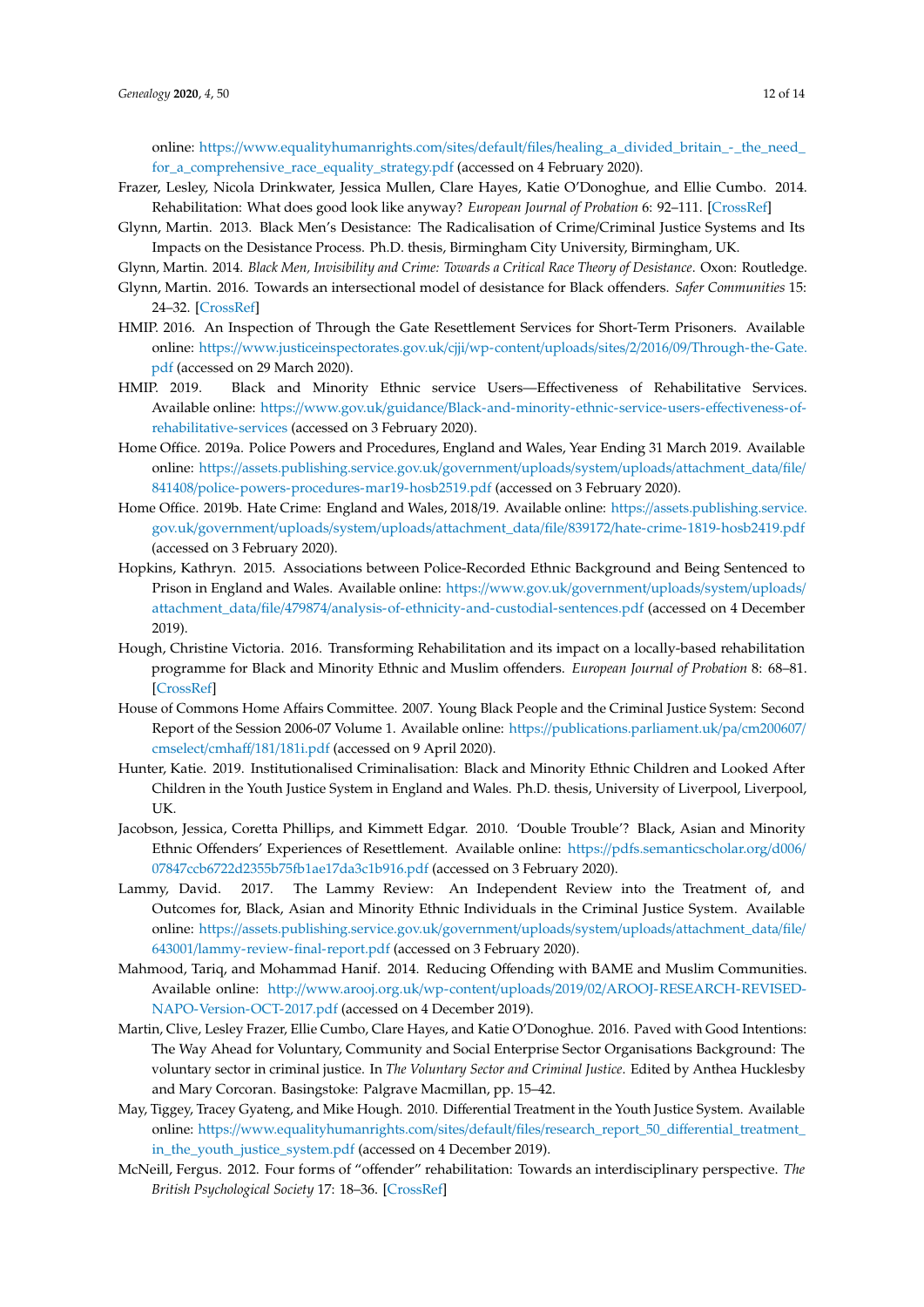- <span id="page-12-18"></span>McNeill, Fergus. 2018. Rehabilitation, corrections and society: The 2017 ICPA Distinguished Scholar Lecture. *Advancing Corrections Journal* 5: 10–20.
- <span id="page-12-17"></span>McNeill, Fergus, and Shadd Maruna. 2008. Giving up and giving back: Desistance, generativity and social work with offenders. In *Developments in Social Work with O*ff*enders*. Edited by Gill McIvorand Peter Raynor. Series: Research Highlights in Social Work 48; London: Jessica Kingsley Publishers, pp. 224–339.
- <span id="page-12-15"></span>McNeill, Fergus, and Beth Weaver. 2007. Giving Up Crime: Directions for Policy. Available online: [https:](https://www.sccjr.ac.uk/wp-content/uploads/2008/11/Giving_Up_Crime_tcm8-2569.pdf) //www.sccjr.ac.uk/wp-content/uploads/2008/11/[Giving\\_Up\\_Crime\\_tcm8-2569.pdf](https://www.sccjr.ac.uk/wp-content/uploads/2008/11/Giving_Up_Crime_tcm8-2569.pdf) (accessed on 4 February 2020).
- <span id="page-12-7"></span>Ministry of Justice. 2018. Tackling Racial Disparity in the Criminal Justice System: 2018 Update. Available online: https://[assets.publishing.service.gov.uk](https://assets.publishing.service.gov.uk/government/uploads/system/uploads/attachment_data/file/747335/tackling-racial-disparity-criminal-justice-system-2018-update-web.pdf)/government/uploads/system/uploads/attachment\_data/file/ 747335/[tackling-racial-disparity-criminal-justice-system-2018-update-web.pdf](https://assets.publishing.service.gov.uk/government/uploads/system/uploads/attachment_data/file/747335/tackling-racial-disparity-criminal-justice-system-2018-update-web.pdf) (accessed on 10 January 2020).
- <span id="page-12-1"></span>Ministry of Justice. 2019. Statistics on Race and the Criminal Justice System 2018. Available online: https://[assets.publishing.service.gov.uk](https://assets.publishing.service.gov.uk/government/uploads/system/uploads/attachment_data/file/849200/statistics-on-race-and-the-cjs-2018.pdf)/government/uploads/system/uploads/attachment\_data/file/ 849200/[statistics-on-race-and-the-cjs-2018.pdf](https://assets.publishing.service.gov.uk/government/uploads/system/uploads/attachment_data/file/849200/statistics-on-race-and-the-cjs-2018.pdf) (accessed on 10 January 2020).
- <span id="page-12-16"></span>Moffatt, Stephen. 2014. Prospects for a Desistance Agenda. Available online: http://[criminaljusticealliance.org](http://criminaljusticealliance.org/wp-content/uploads/2015/03/Prospects-for-a-Desistance-Agenda-Full-report.pdf)/wpcontent/uploads/2015/03/[Prospects-for-a-Desistance-Agenda-Full-report.pdf](http://criminaljusticealliance.org/wp-content/uploads/2015/03/Prospects-for-a-Desistance-Agenda-Full-report.pdf) (accessed on 4 December 2019).
- <span id="page-12-8"></span>Mullen, Jessica. 2018. One Year on after Lammy, Where Is Race Equality in the CJS System now? *Clinks*. November 1. Available online: https://www.clinks.org/community/blog-posts/[one-year-after-lammy-where](https://www.clinks.org/community/blog-posts/one-year-after-lammy-where-race-equality-cjs-now)[race-equality-cjs-now](https://www.clinks.org/community/blog-posts/one-year-after-lammy-where-race-equality-cjs-now) (accessed on 10 January 2020).
- <span id="page-12-0"></span>Mullen, Jessica, Mark Blake, Jeremy Crook, and Clive Marti. 2014. The Young Review: Improving Outcomes for Young Black and/or Muslim Men in the Criminal Justice System Final Report. Available online: http://www.youngreview.org.uk/sites/default/files/[clinks\\_young-review\\_report\\_dec2014.pdf](http://www.youngreview.org.uk/sites/default/files/clinks_young-review_report_dec2014.pdf) (accessed on 1 December 2019).
- <span id="page-12-10"></span>National Audit Office. 2019. Transforming Rehabilitation: Progress Review. Available online: https://[www.nao.org.](https://www.nao.org.uk/wp-content/uploads/2019/02/Transforming-Rehabilitation-Progress-review.pdf) uk/wp-content/uploads/2019/02/[Transforming-Rehabilitation-Progress-review.pdf](https://www.nao.org.uk/wp-content/uploads/2019/02/Transforming-Rehabilitation-Progress-review.pdf) (accessed on 2 February 2020).
- <span id="page-12-9"></span>Parkes, Joanne. 2019. Easing Disproportionately in Youth Custody. *Children and Young People Now*. July 29. Available online: https://www.cypnow.co.uk/other/article/[easing-disproportionality-in-youth-custody](https://www.cypnow.co.uk/other/article/easing-disproportionality-in-youth-custody) (accessed on 1 February 2020).
- <span id="page-12-13"></span>Sharp, Douglas, and Susie Atherton. 2007. To Serve and Protect?: The Experiences of Policing in the Community of Young People from Black and Other Ethnic Minority Groups. *British Journal of Criminology* 47: 746–63. [\[CrossRef\]](http://dx.doi.org/10.1093/bjc/azm024)
- <span id="page-12-2"></span>Shiner, Michael, Zoe Carre, Rebeka Delsol, and Niamh Eastwood. 2018. *The Colour of Injustice: 'Race', Drugs and Law Enforcement in England and Wales*. London: LSE.
- <span id="page-12-14"></span>Shingler, Jo, and Laura Pope. 2018. The Effectiveness of Rehabilitative Services for Black, Asian and Minority Ethnic People: A Rapid Evidence Assessment. Available online: https://[assets.publishing.service.gov.uk](https://assets.publishing.service.gov.uk/government/uploads/system/uploads/attachment_data/file/721977/_the-effectiveness-of-rehabilitative-services-for-BAME.pdf)/government/uploads/system/uploads/attachment\_data/file/ 721977/\_the-eff[ectiveness-of-rehabilitative-services-for-BAME.pdf](https://assets.publishing.service.gov.uk/government/uploads/system/uploads/attachment_data/file/721977/_the-effectiveness-of-rehabilitative-services-for-BAME.pdf) (accessed on 1 February 2020).
- <span id="page-12-3"></span>Stacey, Christopher. 2019. Double discrimination? The Impact of Criminal Records on People from Black, Asian and minority Ethnic Backgrounds. Available online: https://[www.unlock.org.uk](https://www.unlock.org.uk/wp-content/uploads/Double-discrimination-Full-report-July-2019.pdf)/wp-content/uploads/ [Double-discrimination-Full-report-July-2019.pdf](https://www.unlock.org.uk/wp-content/uploads/Double-discrimination-Full-report-July-2019.pdf) (accessed on 4 February 2020).
- <span id="page-12-4"></span>The Bradley Commission. 2013. Black and Minority Ethnic Communities, Mental Health and Criminal Justice. Available online: https://[www.centreformentalhealth.org.uk](https://www.centreformentalhealth.org.uk/sites/default/files/2018-09/Bradley_Commission_briefing1_BME.pdf)/sites/default/files/2018-09/Bradley\_ [Commission\\_briefing1\\_BME.pdf](https://www.centreformentalhealth.org.uk/sites/default/files/2018-09/Bradley_Commission_briefing1_BME.pdf) (accessed on 4 December 2019).
- <span id="page-12-5"></span>Trades Union Congress. 2016. BAME Workers a Third More Likely to Be Underemployed, Finds TUC Report. Trades Union Congress, August 22. Available online: https://[www.tuc.org.uk](https://www.tuc.org.uk/equality-issues/Black-workers/bame-workers-third-more-likely-be-underemployed-finds-tuc-report)/equality-issues/Black-workers/ [bame-workers-third-more-likely-be-underemployed-finds-tuc-report](https://www.tuc.org.uk/equality-issues/Black-workers/bame-workers-third-more-likely-be-underemployed-finds-tuc-report) (accessed on 5 February 2020).
- <span id="page-12-11"></span>Wainwright, John P., and Cath Larkins. 2020. Race, ethnicity, young people and offending: The elephant in the room. *Social Identities* 26: 128–44. [\[CrossRef\]](http://dx.doi.org/10.1080/13504630.2019.1684887)
- <span id="page-12-6"></span>Wainwright, John P., Mike McKeown, and Malcolm Kinney. 2019. "In these streets": the saliency of place in an alternative Black mental health resource centre. *International Journal of Human Rights in Healthcare* 13: 31–44. [\[CrossRef\]](http://dx.doi.org/10.1108/IJHRH-08-2019-0062)
- <span id="page-12-12"></span>Webster, Colin. 2012. Different forms of discrimination in the criminal justice system. *Criminal Justice v. Racial Justice: Minority Ethnic Overrepresentation in the Criminal Justice System*. Edited by Kjartan Pall Sveinsson. Available